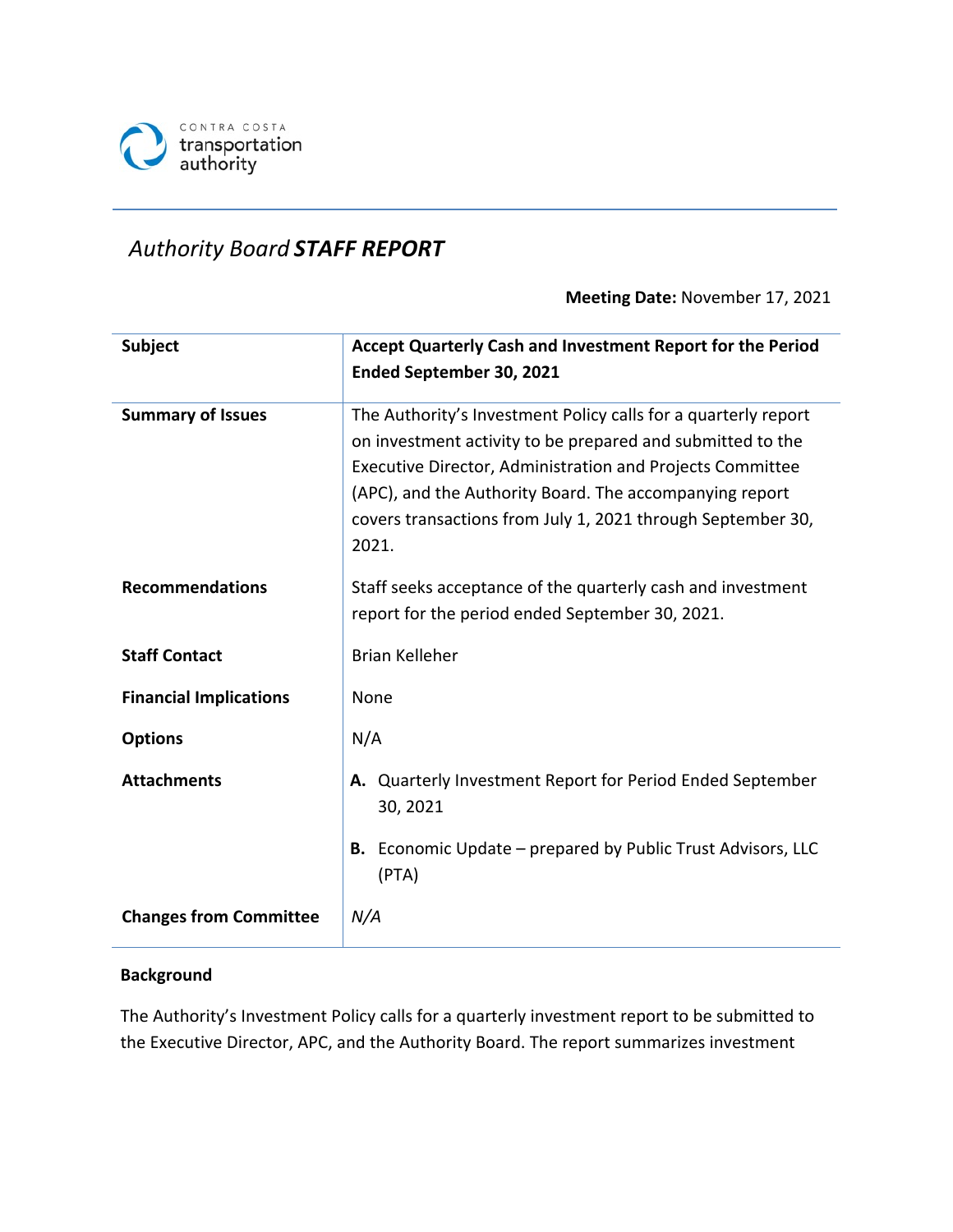balances, transactions, returns and other pertinent investment matters. The Authority's cash and securities are invested in separate portfolios depending upon the objectives for the assets being managed. As of September 30, 2021, the combined balance for all cash, investments and holdings was \$106,735,318; a decrease of \$4,345,270 from the prior quarter end due to capital and program expenditures.

# Checking Account – \$339,198

The Authority's commercial banking account, Wells Fargo, is utilized for accounts payable, payroll, deposits, and electronic activity.

### Local Agency Investment Fund (LAIF) – \$35,725,269

LAIF is a pooled investment fund managed by the State Treasurer's Office for public agencies. The LAIF return was 0.33% at the end of the quarter. A decrease in the amount of \$2 million was related to paid capital and program expenditures.

### Investment Portfolio – \$70,670,851

The investment portfolio is actively managed with assistance from PTA, a registered and independent investment advisor. The portfolio includes individual securities, such as Treasury Notes, Federal Agency Securities, high-quality corporate notes, and other securities permitted by the Authority's Investment Policy.

| <b>Performance Factors</b>  | June 30, 2021<br><b>Ending Balance</b> | <b>September 30, 2021</b><br><b>Ending Balance</b> | Quarter<br>Change |
|-----------------------------|----------------------------------------|----------------------------------------------------|-------------------|
| Market Value Plus Accrued   | \$70,621,734                           | \$70,670,851                                       | \$49,117          |
| <b>Book Yield</b>           | .58%                                   | .40%                                               | $-0.18%$          |
| <b>Yield to Maturity</b>    | .24%                                   | .27%                                               | 0.03%             |
| 1-3 Year Treasury Benchmark | .24%                                   | .27%                                               | 0.03%             |

Economic Update. Attachment B is a report prepared by PTA, the Authority's investment advisor. The report contains slides of commonly referenced economic indicators and trends, including Gross Domestic Product, inflation, unemployment, and the Treasury yield curve.

**Certification:** The investment portfolio is in compliance with the Authority's adopted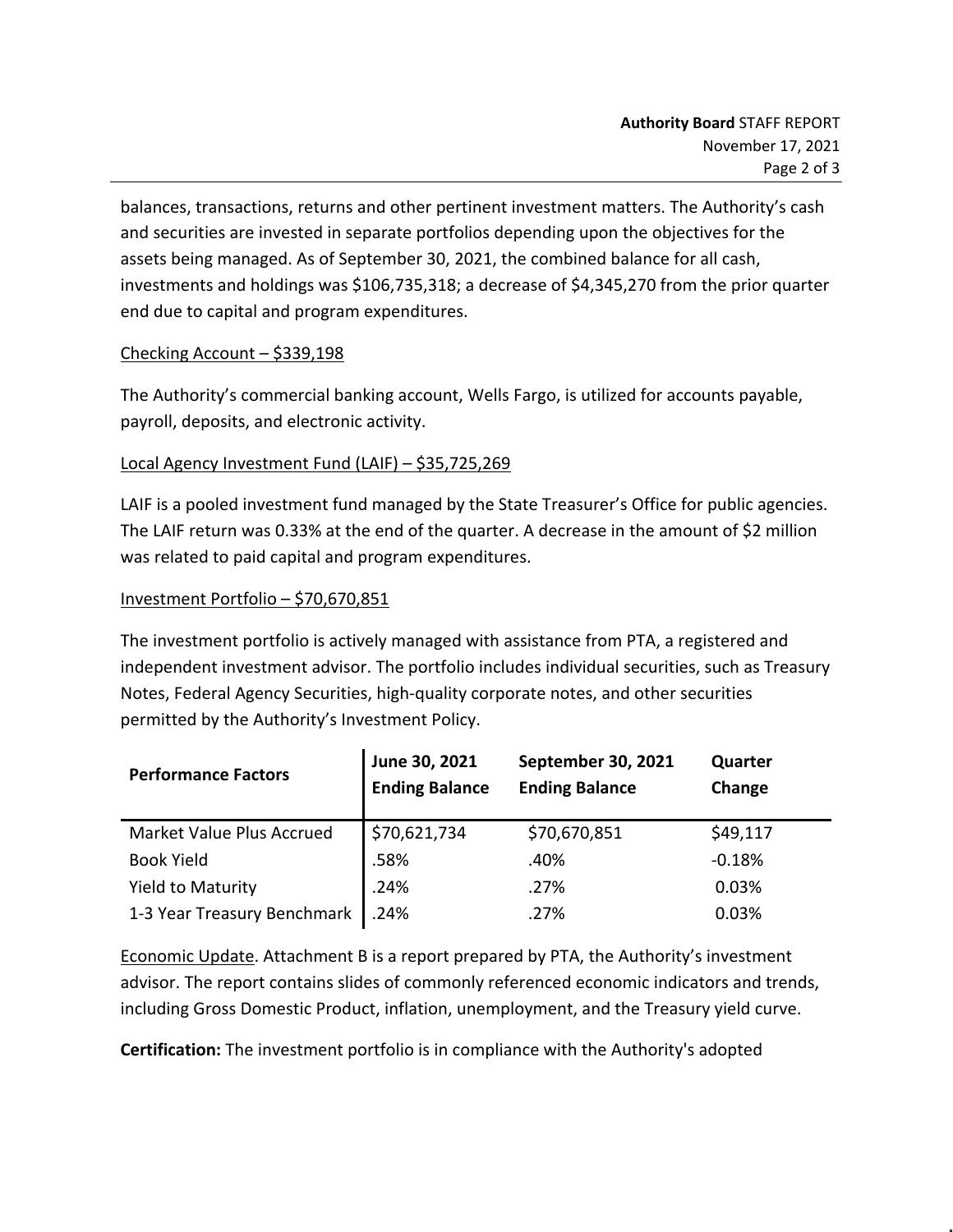investment policy. Furthermore, as required by State regulation, it is certified that the Authority has sufficient cash liquidity to meet expected expenditure requirements over the next six months for fiscal operations. Certified by the following:

 $\beta$ un fellen

Brian Kelleher Chief Financial Officer